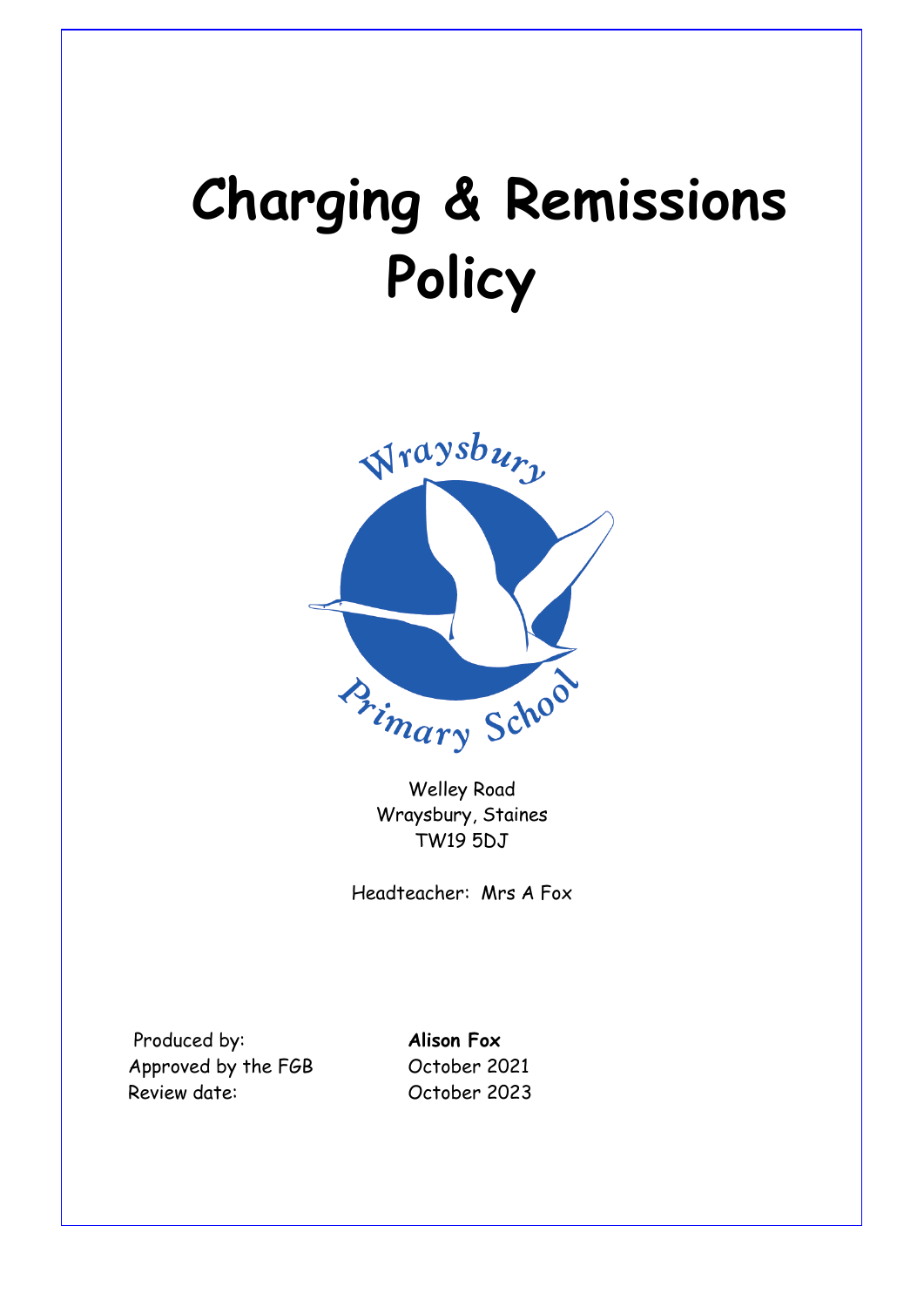# **Charging and Remissions Policy**

# **1. Admissions**

There is no charge for admissions.

# **2. School meals**

There is no charge for children who are entitled to free school meals. Pupils who are not entitled to free school meals will be charged a set amount decided by the Local Authority.

# **3. Public examinations**

There is no charge for examinations that are part of the curriculum.

# **4. Activities that take place during school hours (this does not include the break in the middle of the school day)**

There is no charge for activities during school hours with the exception of music tuition **(section 8)**

There is no charge for transport during school hours to school-organised activities.

#### **We may charge for:**

- books and materials that the parent wishes the child to keep (the cost will be made clear to the parents before charge)
- optional extras **(section 5)**
- music or vocal tuition **(section 8).**

# **5. Activities that take place outside of school hours (non-residential)**

There is no charge for activities that take place outside of school hours when they are:

- part of the set curriculum, including sports games against other schools.
- part of the syllabus for a public examination that the pupil is being prepared for by the school
- part of the school's basic curriculum for religious education.

# **6. Optional Extras**

The school will charge for optional extras. Optional extras are:

- education provided outside of school time that is **not:**
	- a) part of the National Curriculum
	- b) part of a syllabus for a prescribed public examination that the pupil is being prepared for at the school c) part of religious education
- examination entry fee(s) if the registered pupil has not been prepared for the examination(s) at the school
- transport that is not taking the pupil to school or to other premises where the local authority or governing body has arranged for the pupil to be provided with education*.*
- board and lodging for a pupil on a residential visit

#### **The cost of optional extras**

The Headteacher will decide when it is necessary to charge for optional activities, and the levels of charge will be set annually by the Headteacher on the recommendation of the governing body finance committee.

Any charge made in respect of individual pupils will not exceed the actual cost of providing the optional extra activity, divided equally by the number of pupils participating

When calculating the cost of optional extras an amount may be included in relation to: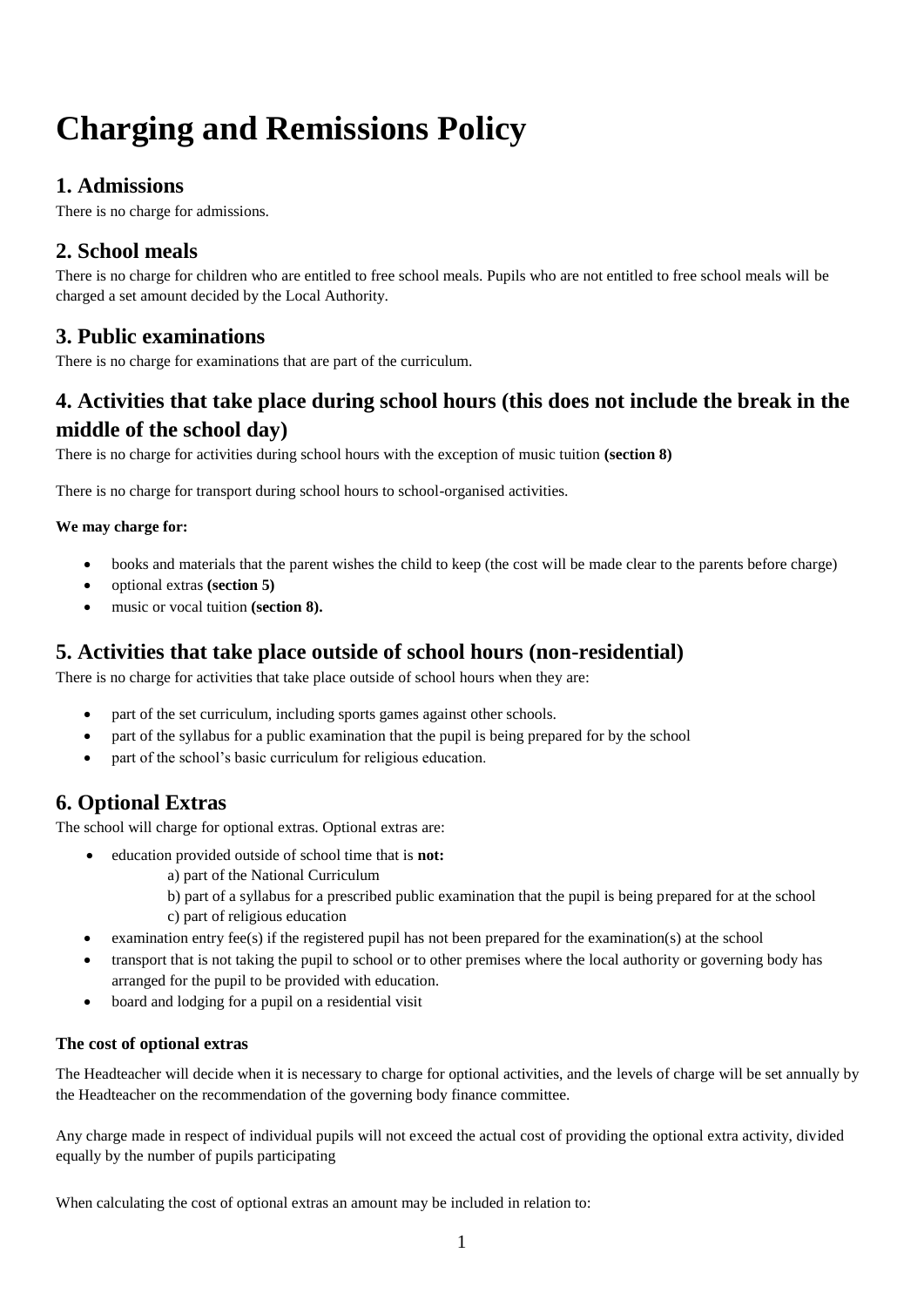- any materials, books, instruments, or equipment provided in connection with the optional extra
- non-teaching staff
- teaching staff engaged under contracts for services purely to provide an optional extra.

Participation in any optional extra activity will be on the basis of parental choice and a willingness to pay the charges. The school will need to have the agreement of parents before organising the provision of an optional extra where charges will be made.

# **7. Activities that take place** *partly* **during school hours either on or off site**

Where the majority of a non-residential activity takes place during school hours no charge will be made for the activity or the travel costs. A voluntary contribution may however be requested (section 13)

Travelling time is included in time spent on activity.

In cases where the majority of a non-residential activity takes place outside of school hours the charge cannot include the cost of alternative provision for those pupils who do not wish to participate. So no charge can be made for supply teachers to cover for those teachers who are absent from school accompanying pupils on a visit.

In this case the charging of the activity will be the same as is outlined in **section 5.**

# **8. Residential activities**

#### **Our school will not charge for:**

- education provided on any visit that takes place during school hours
- education provided on any visit that takes place outside school hours if it is part of the National Curriculum, or part of a syllabus for a prescribed public examination that the pupil is being prepared for at the school, or part of religious education
- supply teachers to cover for those teachers who are absent from school accompanying pupils on a residential visit
- travel costs where the residential activity is classed as being within school hours
- residential activities that take place during school hours.

A Voluntary contribution may be requested (section 13).

#### **Our school will charge for:**

#### **Board and lodging:**

When any visit has been organised by the school where there may be a cost for board and lodging. Parents will be informed of this before the visit takes place. We will charge anything up to the full cost of board and lodging on residential visits, whether it is classified as taking place during school hours or not. The charge will not exceed the actual cost. Consideration will be given to parents who are in receipt of certain benefits (see **section 11** for more guidance on remissions.)

#### **Travel**

Travel charges may apply when the residential activity takes place outside of school hours. The amount charged will be calculated to cover the unit cost per pupil. These charges may not apply to those pupils entitled to remissions, but no other pupils will be charged extra to cover those costs.

#### **Activities**

The school may charge for residential activities that fall **outside** of school hours **(see section 5)**

## **9. Music tuition within school hours**

Wraysbury Primary follows government legislation that states that all education provided during school hours must be free; however, music lessons are an exception to this rule.